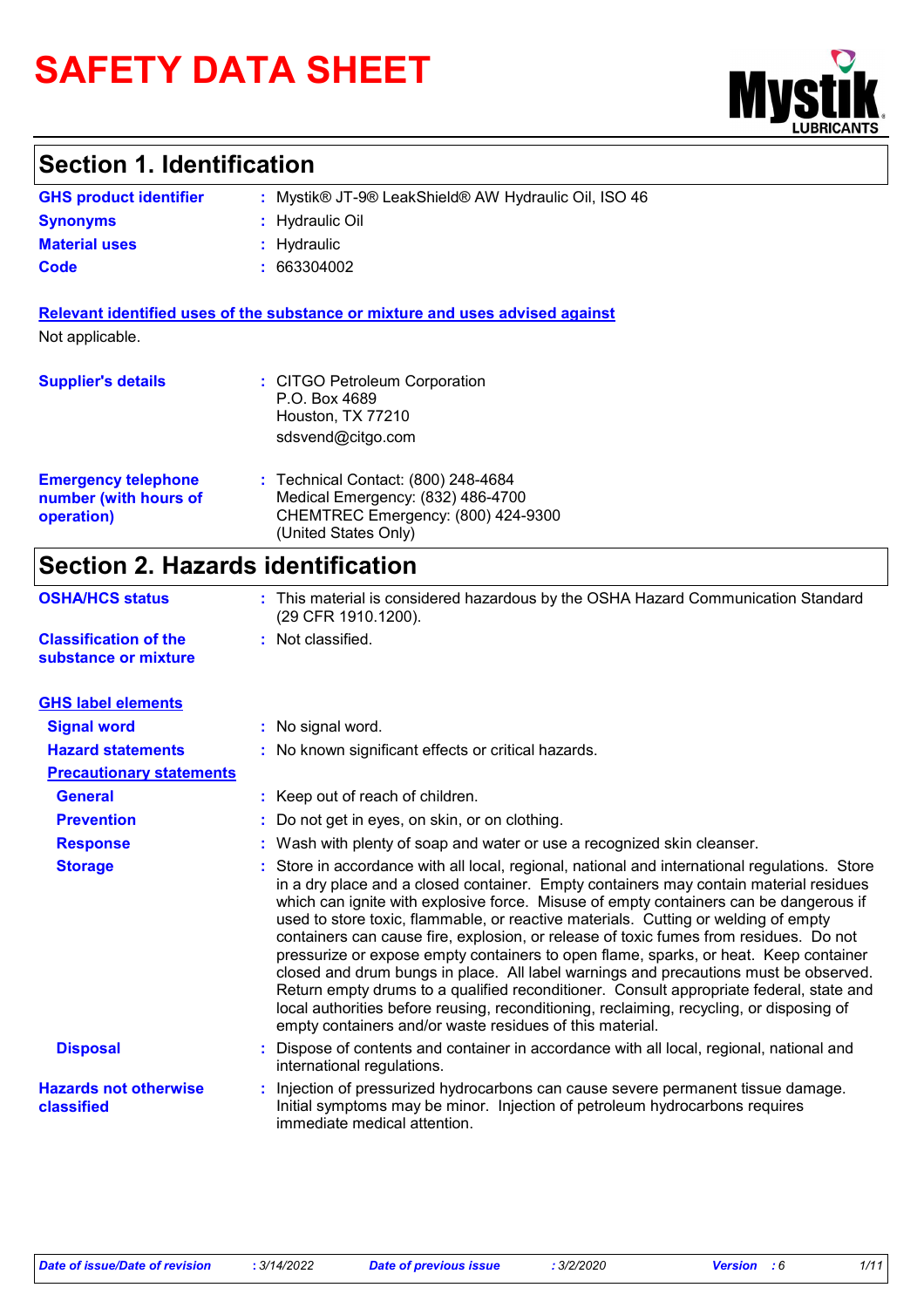# **Section 3. Composition/information on ingredients**

### **Other means of identification Substance/mixture**

**:** Mixture

**:** Hydraulic Oil

### **CAS number/other identifiers**

**:** Not applicable.

| Ingredient name                                        |     | <b>CAS number</b> |
|--------------------------------------------------------|-----|-------------------|
| Distillates (petroleum), hydrotreated heavy paraffinic | ≥90 | 64742-54-7        |

Any concentration shown as a range is to protect confidentiality or is due to process variation.

**There are no additional ingredients present which, within the current knowledge of the supplier and in the concentrations applicable, are classified and hence require reporting in this section.**

**Occupational exposure limits, if available, are listed in Section 8.**

### **Section 4. First aid measures**

### **Description of necessary first aid measures**

| <b>Eye contact</b>  | : Immediately flush eyes with plenty of water, occasionally lifting the upper and lower<br>eyelids. Check for and remove any contact lenses. Get medical attention if irritation<br>occurs.                                            |
|---------------------|----------------------------------------------------------------------------------------------------------------------------------------------------------------------------------------------------------------------------------------|
| <b>Inhalation</b>   | : Remove victim to fresh air and keep at rest in a position comfortable for breathing. Get<br>medical attention if symptoms occur.                                                                                                     |
| <b>Skin contact</b> | : Flush contaminated skin with plenty of water. Remove contaminated clothing and<br>shoes. Get medical attention if symptoms occur.                                                                                                    |
| <b>Ingestion</b>    | : Wash out mouth with water. Remove victim to fresh air and keep at rest in a position<br>comfortable for breathing. Do not induce vomiting unless directed to do so by medical<br>personnel. Get medical attention if symptoms occur. |

### **Most important symptoms/effects, acute and delayed**

| <b>Potential acute health effects</b> |                                                                                                                                                                                                                                            |
|---------------------------------------|--------------------------------------------------------------------------------------------------------------------------------------------------------------------------------------------------------------------------------------------|
| Eye contact                           | : No known significant effects or critical hazards.                                                                                                                                                                                        |
| <b>Inhalation</b>                     | : No known significant effects or critical hazards.                                                                                                                                                                                        |
| <b>Skin contact</b>                   | : Injection of pressurized hydrocarbons can cause severe permanent tissue damage.<br>Initial symptoms may be minor.                                                                                                                        |
| <b>Ingestion</b>                      | : No known significant effects or critical hazards.                                                                                                                                                                                        |
| <b>Over-exposure signs/symptoms</b>   |                                                                                                                                                                                                                                            |
| <b>Eye contact</b>                    | : No specific data.                                                                                                                                                                                                                        |
| <b>Inhalation</b>                     | : No specific data.                                                                                                                                                                                                                        |
| <b>Skin contact</b>                   | : No specific data.                                                                                                                                                                                                                        |
| <b>Ingestion</b>                      | : No specific data.                                                                                                                                                                                                                        |
|                                       | <u>Indication of immediate medical attention and special treatment needed, if necessary</u>                                                                                                                                                |
| <b>Notes to physician</b>             | : In the event of injection in underlying tissue, immediate treatment should include<br>extensive incision, debridement and saline irrigation. Inadequate treatment can result in<br>ischemia and gangrene. Early symptoms may be minimal. |
| <b>Specific treatments</b>            | : Treat symptomatically and supportively.                                                                                                                                                                                                  |
| <b>Protection of first-aiders</b>     | : No action shall be taken involving any personal risk or without suitable training.                                                                                                                                                       |

### **See toxicological information (Section 11)**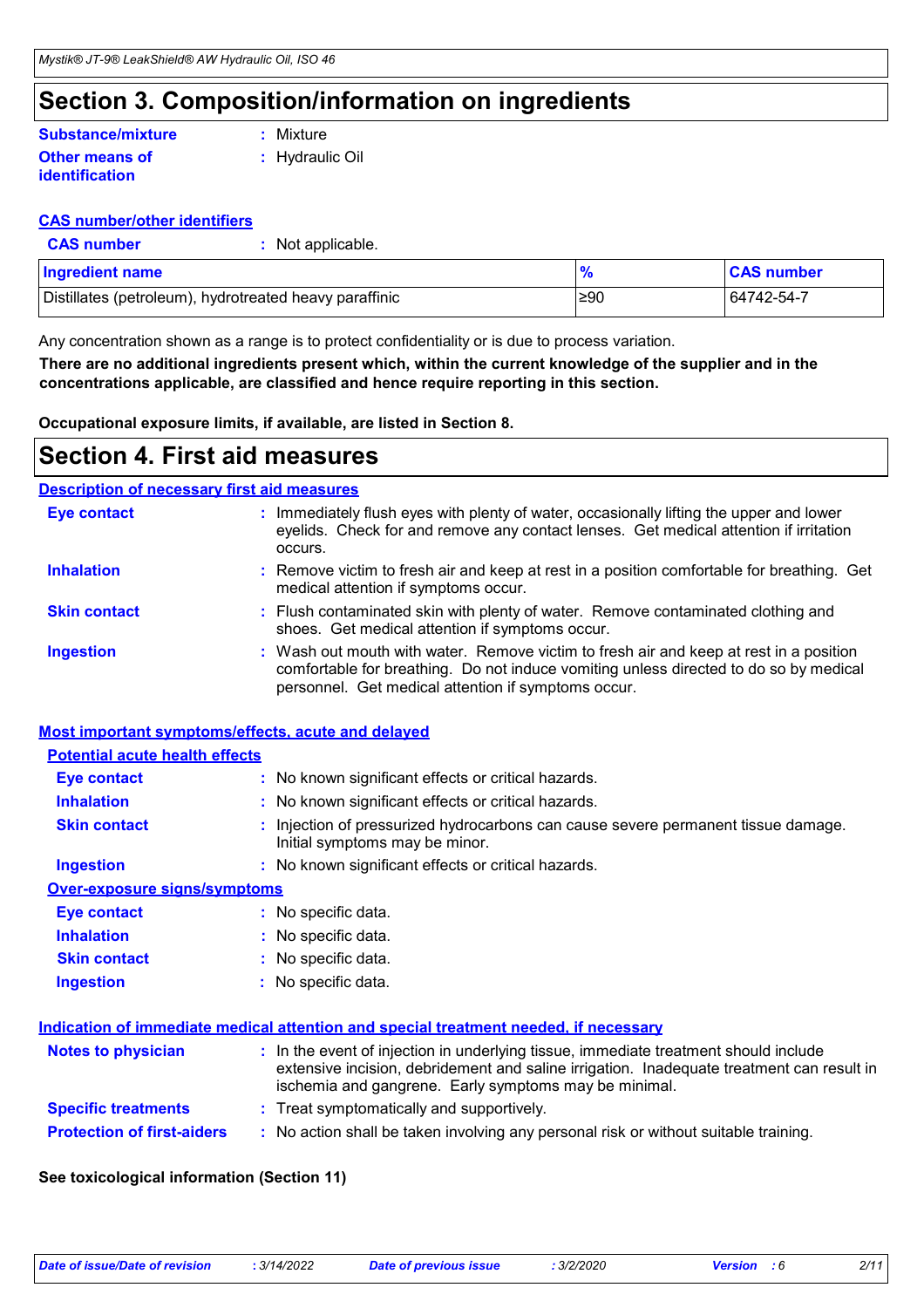# **Section 5. Fire-fighting measures**

| <b>Extinguishing media</b>                               |                                                                                                                                                                                                     |
|----------------------------------------------------------|-----------------------------------------------------------------------------------------------------------------------------------------------------------------------------------------------------|
| <b>Suitable extinguishing</b><br>media                   | : Use an extinguishing agent suitable for the surrounding fire.                                                                                                                                     |
| <b>Unsuitable extinguishing</b><br>media                 | : None known.                                                                                                                                                                                       |
| <b>Specific hazards arising</b><br>from the chemical     | : In a fire or if heated, a pressure increase will occur and the container may burst.                                                                                                               |
| <b>Hazardous thermal</b><br>decomposition products       | Decomposition products may include the following materials:<br>carbon dioxide<br>carbon monoxide<br>sulfur oxides<br>phosphorus oxides<br>metal oxide/oxides                                        |
| <b>Special protective actions</b><br>for fire-fighters   | : Promptly isolate the scene by removing all persons from the vicinity of the incident if<br>there is a fire. No action shall be taken involving any personal risk or without suitable<br>training. |
| <b>Special protective</b><br>equipment for fire-fighters | Fire-fighters should wear appropriate protective equipment and self-contained breathing<br>apparatus (SCBA) with a full face-piece operated in positive pressure mode.                              |

# **Section 6. Accidental release measures**

|                                                              | Personal precautions, protective equipment and emergency procedures                                                                                                                                                                                                                                                                                                                                                                                                                                                                                                                      |
|--------------------------------------------------------------|------------------------------------------------------------------------------------------------------------------------------------------------------------------------------------------------------------------------------------------------------------------------------------------------------------------------------------------------------------------------------------------------------------------------------------------------------------------------------------------------------------------------------------------------------------------------------------------|
| For non-emergency<br>personnel                               | : No action shall be taken involving any personal risk or without suitable training.<br>Evacuate surrounding areas. Keep unnecessary and unprotected personnel from<br>entering. Do not touch or walk through spilled material. Put on appropriate personal<br>protective equipment.                                                                                                                                                                                                                                                                                                     |
| For emergency responders :                                   | If specialized clothing is required to deal with the spillage, take note of any information in<br>Section 8 on suitable and unsuitable materials. See also the information in "For non-<br>emergency personnel".                                                                                                                                                                                                                                                                                                                                                                         |
| <b>Environmental precautions</b>                             | : Avoid dispersal of spilled material and runoff and contact with soil, waterways, drains<br>and sewers. Inform the relevant authorities if the product has caused environmental<br>pollution (sewers, waterways, soil or air).                                                                                                                                                                                                                                                                                                                                                          |
| <b>Methods and materials for containment and cleaning up</b> |                                                                                                                                                                                                                                                                                                                                                                                                                                                                                                                                                                                          |
| <b>Small spill</b>                                           | : Stop leak if without risk. Move containers from spill area. Dilute with water and mop up<br>if water-soluble. Alternatively, or if water-insoluble, absorb with an inert dry material and<br>place in an appropriate waste disposal container. Dispose of via a licensed waste<br>disposal contractor.                                                                                                                                                                                                                                                                                 |
| <b>Large spill</b>                                           | Stop leak if without risk. Move containers from spill area. Prevent entry into sewers,<br>water courses, basements or confined areas. Wash spillages into an effluent treatment<br>plant or proceed as follows. Contain and collect spillage with non-combustible,<br>absorbent material e.g. sand, earth, vermiculite or diatomaceous earth and place in<br>container for disposal according to local regulations (see Section 13). Dispose of via a<br>licensed waste disposal contractor. Note: see Section 1 for emergency contact<br>information and Section 13 for waste disposal. |

# **Section 7. Handling and storage**

| <b>Precautions for safe handling</b>                                                                                                                                                                                                                                                                                                                                                                            |             |                                                                     |            |                    |  |      |
|-----------------------------------------------------------------------------------------------------------------------------------------------------------------------------------------------------------------------------------------------------------------------------------------------------------------------------------------------------------------------------------------------------------------|-------------|---------------------------------------------------------------------|------------|--------------------|--|------|
| <b>Protective measures</b>                                                                                                                                                                                                                                                                                                                                                                                      |             | : Put on appropriate personal protective equipment (see Section 8). |            |                    |  |      |
| Eating, drinking and smoking should be prohibited in areas where this material is<br><b>Advice on general</b><br>handled, stored and processed. Workers should wash hands and face before eating,<br>occupational hygiene<br>drinking and smoking. Remove contaminated clothing and protective equipment before<br>entering eating areas. See also Section 8 for additional information on hygiene<br>measures. |             |                                                                     |            |                    |  |      |
| Date of issue/Date of revision                                                                                                                                                                                                                                                                                                                                                                                  | : 3/14/2022 | <b>Date of previous issue</b>                                       | : 3/2/2020 | <b>Version</b> : 6 |  | 3/11 |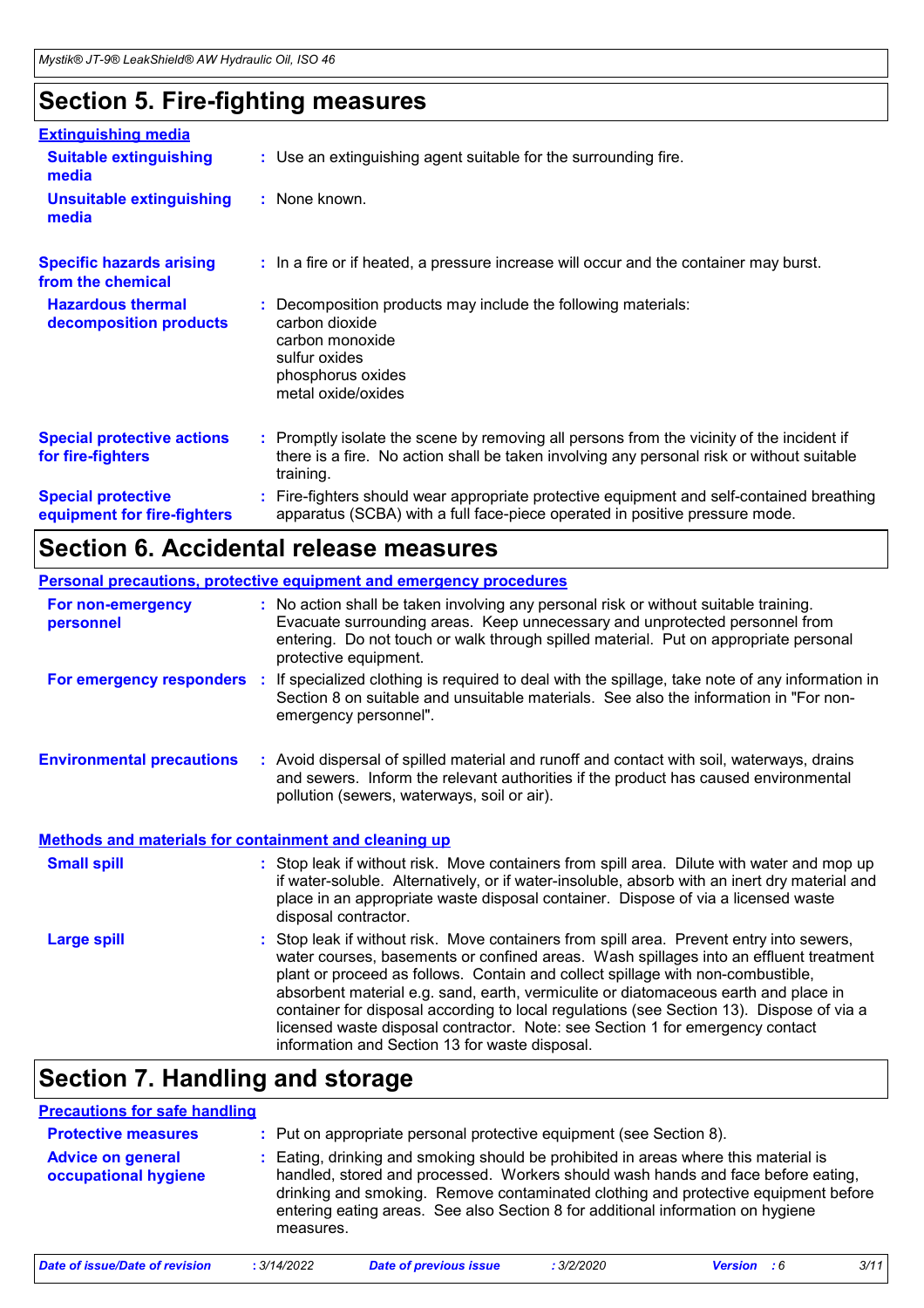# **Section 7. Handling and storage**

| <b>Conditions for safe storage,</b><br>including any<br><i>incompatibilities</i> | Store in accordance with local regulations. Store in original container protected from<br>п.<br>direct sunlight in a dry, cool and well-ventilated area, away from incompatible materials<br>(see Section 10) and food and drink. Keep container tightly closed and sealed until<br>ready for use. Containers that have been opened must be carefully resealed and kept<br>upright to prevent leakage. Do not store in unlabeled containers. Use appropriate<br>containment to avoid environmental contamination. See Section 10 for incompatible<br>materials before handling or use. |
|----------------------------------------------------------------------------------|----------------------------------------------------------------------------------------------------------------------------------------------------------------------------------------------------------------------------------------------------------------------------------------------------------------------------------------------------------------------------------------------------------------------------------------------------------------------------------------------------------------------------------------------------------------------------------------|
|                                                                                  | Bulk Storage Conditions: Maintain all storage tanks in accordance with applicable<br>regulations. Use necessary controls to monitor tank inventories. Inspect all storage<br>tanks on a periodic basis. Test tanks and associated piping for tightness. Maintain the<br>automatic leak detection devices to assure proper working condition.                                                                                                                                                                                                                                           |

# **Section 8. Exposure controls/personal protection**

### **Control parameters**

### **Occupational exposure limits**

Distillates (petroleum), hydrotreated heavy paraffinic **ACGIH TLV (United States, 1/2021).** 

TWA: 5 mg/m<sup>3</sup> 8 hours. Form: Inhalable fraction

#### **OSHA PEL (United States, 5/2018).** TWA:  $5 \text{ mg/m}^3$  8 hours. **NIOSH REL (United States, 10/2020).**

TWA: 5 mg/m<sup>3</sup> 10 hours. Form: Mist STEL: 10 mg/m<sup>3</sup> 15 minutes. Form: Mist

|                                                   | 01 LL. TV my/m TV minutes. I Umi. Mist                                                                                                                                                                                                                                                                                                                                                                                                                                                                                                              |  |
|---------------------------------------------------|-----------------------------------------------------------------------------------------------------------------------------------------------------------------------------------------------------------------------------------------------------------------------------------------------------------------------------------------------------------------------------------------------------------------------------------------------------------------------------------------------------------------------------------------------------|--|
| <b>Appropriate engineering</b><br><b>controls</b> | : Good general ventilation should be sufficient to control worker exposure to airborne<br>contaminants.                                                                                                                                                                                                                                                                                                                                                                                                                                             |  |
| <b>Environmental exposure</b><br><b>controls</b>  | : Emissions from ventilation or work process equipment should be checked to ensure<br>they comply with the requirements of environmental protection legislation. In some<br>cases, vapor controls, filters or engineering modifications to the process equipment will<br>be necessary to reduce emissions to acceptable levels.                                                                                                                                                                                                                     |  |
| <b>Individual protection measures</b>             |                                                                                                                                                                                                                                                                                                                                                                                                                                                                                                                                                     |  |
| <b>Hygiene measures</b>                           | : Wash hands, forearms and face thoroughly after handling chemical products, before<br>eating, smoking and using the lavatory and at the end of the working period.<br>Appropriate techniques should be used to remove potentially contaminated clothing.<br>Wash contaminated clothing before reusing. Ensure that eyewash stations and safety<br>showers are close to the workstation location.                                                                                                                                                   |  |
| <b>Eye/face protection</b>                        | : Safety glasses equipped with side shields are recommended as minimum protection in<br>industrial settings. If contact is possible, the following protection should be worn, unless<br>the assessment indicates a higher degree of protection: chemical splash goggles.<br>Safety eyewear complying with an approved standard should be used when a risk<br>assessment indicates this is necessary to avoid exposure to liquid splashes, mists,<br>gases or dusts. If inhalation hazards exist, a full-face respirator may be required<br>instead. |  |
| <b>Skin protection</b>                            |                                                                                                                                                                                                                                                                                                                                                                                                                                                                                                                                                     |  |
| <b>Hand protection</b>                            | : Chemical-resistant gloves complying with an approved standard should be worn at all<br>times when handling chemical products if a risk assessment indicates this is necessary.                                                                                                                                                                                                                                                                                                                                                                    |  |
| <b>Body protection</b>                            | : Personal protective equipment for the body should be selected based on the task being<br>performed and the risks involved and should be approved by a specialist before<br>handling this product.                                                                                                                                                                                                                                                                                                                                                 |  |
| <b>Other skin protection</b>                      | : Avoid skin contact with liquid. Appropriate footwear and any additional skin protection<br>measures should be selected based on the task being performed and the risks involved                                                                                                                                                                                                                                                                                                                                                                   |  |

not protective for liquid contact.

and should be approved by a specialist before handling this product. Leather boots are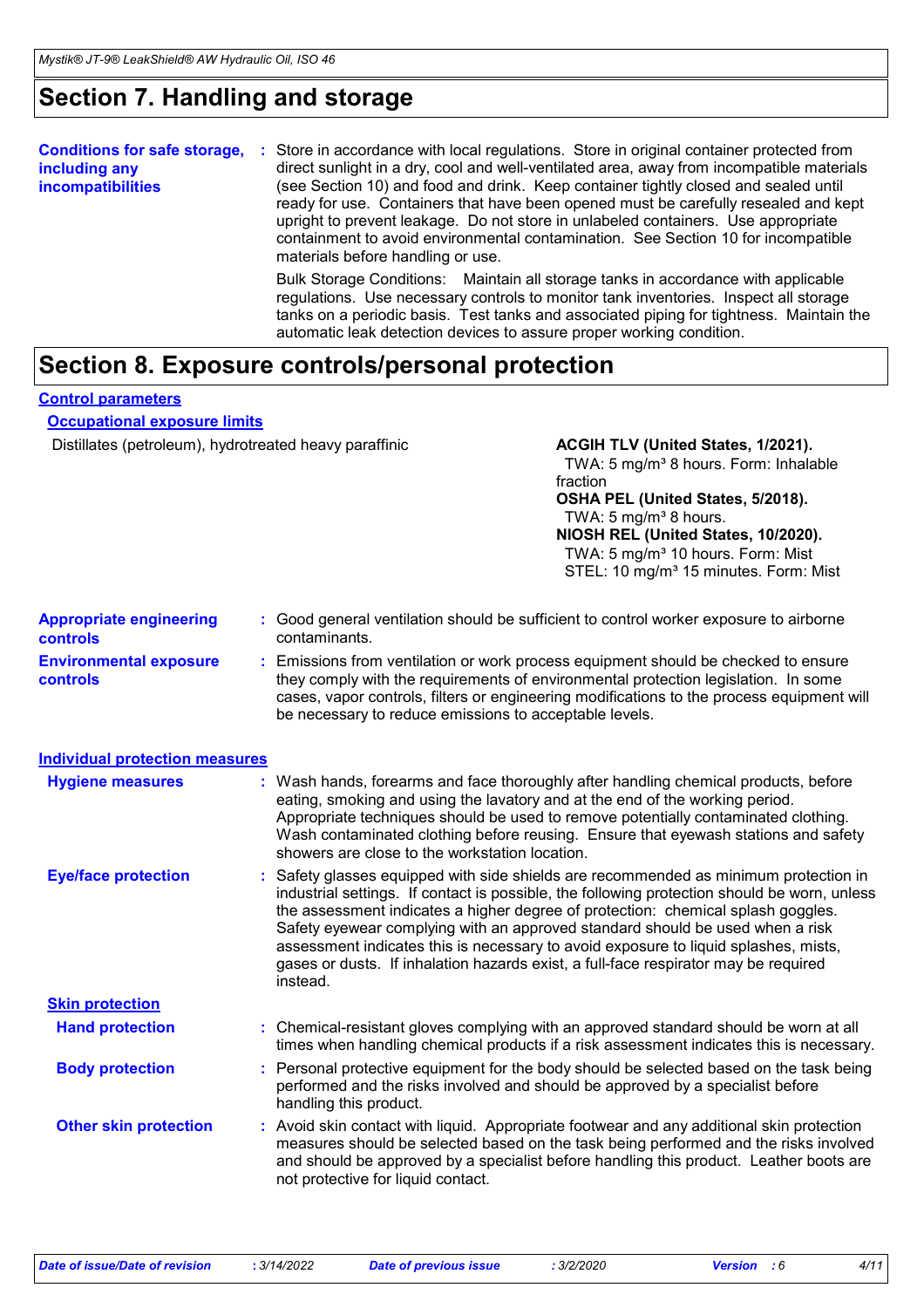# **Section 8. Exposure controls/personal protection**

Avoid inhalation of gases, vapors, mists or dusts. Use a properly fitted, air-purifying or supplied-air respirator complying with an approved standard if a risk assessment indicates this is necessary. Respirator selection must be based on known or anticipated exposure levels, the hazards of the product and the safe working limits of the selected respirator. **Respiratory protection :**

# **Section 9. Physical and chemical properties**

The conditions of measurement of all properties are at standard temperature and pressure unless otherwise indicated.

| <b>Appearance</b>                                                 |                                                            |              |                           |                   |
|-------------------------------------------------------------------|------------------------------------------------------------|--------------|---------------------------|-------------------|
| <b>Physical state</b>                                             | $:$ Liquid.                                                |              |                           |                   |
| <b>Color</b>                                                      | Green.                                                     |              |                           |                   |
| Odor                                                              | Mild petroleum odor                                        |              |                           |                   |
| рH                                                                | Not available.                                             |              |                           |                   |
| <b>Boiling point, initial boiling</b><br>point, and boiling range | : Not available.                                           |              |                           |                   |
| <b>Flash point</b>                                                | : Open cup: $242^{\circ}$ C (467.6°F) [Cleveland.]         |              |                           |                   |
| <b>Evaporation rate</b>                                           | $:$ <1 (n-butyl acetate. = 1)                              |              |                           |                   |
| Lower and upper explosive<br>(flammable) limits                   | : Not available.                                           |              |                           |                   |
| <b>Vapor pressure</b>                                             | : < $0.013$ kPa (< $0.1$ mm Hg)                            |              |                           |                   |
| <b>Relative vapor density</b>                                     | : $>1$ [Air = 1]                                           |              |                           |                   |
| <b>Relative density</b>                                           | : 0.88                                                     |              |                           |                   |
| <b>Density Ibs/gal</b>                                            | : Estimated 7.34 lbs/gal                                   |              |                           |                   |
| Density gm/cm <sup>3</sup>                                        | : Not available.                                           |              |                           |                   |
| <b>Gravity, °API</b>                                              | Estimated 29 $@$ 60 F                                      |              |                           |                   |
| <b>Solubility</b>                                                 | Insoluble in the following materials: cold water.          |              |                           |                   |
| <b>Auto-ignition temperature</b>                                  | <b>Ingredient name</b>                                     | $\mathbf{C}$ | °F                        | <b>Method</b>     |
|                                                                   | Solvent naphtha (petroleum), heavy<br>arom.                | 220 to 250   | 428 to 482                | <b>ASTM E 659</b> |
|                                                                   | Solvent naphtha (petroleum), heavy<br>arom.                | 220 to 250   | 428 to 482                |                   |
|                                                                   | 2-ethylhexan-1-ol                                          | 280          | 536                       | <b>EU A.15</b>    |
|                                                                   | 2,6-di-tert-butylphenol                                    | 375          | 707                       |                   |
|                                                                   | triphenyl phosphite                                        | >400         | >752                      | <b>EU A.15</b>    |
|                                                                   | naphthalene                                                | 526 to 587   | 978.8 to 1088.6 DIN 51794 |                   |
| <b>Viscosity</b>                                                  | : Kinematic (40°C (104°F)): 46 mm <sup>2</sup> /s (46 cSt) |              |                           |                   |
| <b>Viscosity SUS</b>                                              | : Estimated 213 SUS @104 F                                 |              |                           |                   |
| Flow time (ISO 2431)                                              | : Not available.                                           |              |                           |                   |
| <b>Particle characteristics</b>                                   |                                                            |              |                           |                   |
| <b>Median particle size</b>                                       | : Not applicable.                                          |              |                           |                   |
| <b>Section 10. Stability and reactivity</b>                       |                                                            |              |                           |                   |

| <b>Reactivity</b>                            |             | : Not expected to be Explosive, Self-Reactive, Self-Heating, or an Organic Peroxide<br>under US GHS Definition(s). |            |                    |      |
|----------------------------------------------|-------------|--------------------------------------------------------------------------------------------------------------------|------------|--------------------|------|
| <b>Chemical stability</b>                    |             | : The product is stable.                                                                                           |            |                    |      |
| <b>Possibility of hazardous</b><br>reactions |             | : Under normal conditions of storage and use, hazardous reactions will not occur.                                  |            |                    |      |
| Date of issue/Date of revision               | : 3/14/2022 | Date of previous issue                                                                                             | : 3/2/2020 | <b>Version</b> : 6 | 5/11 |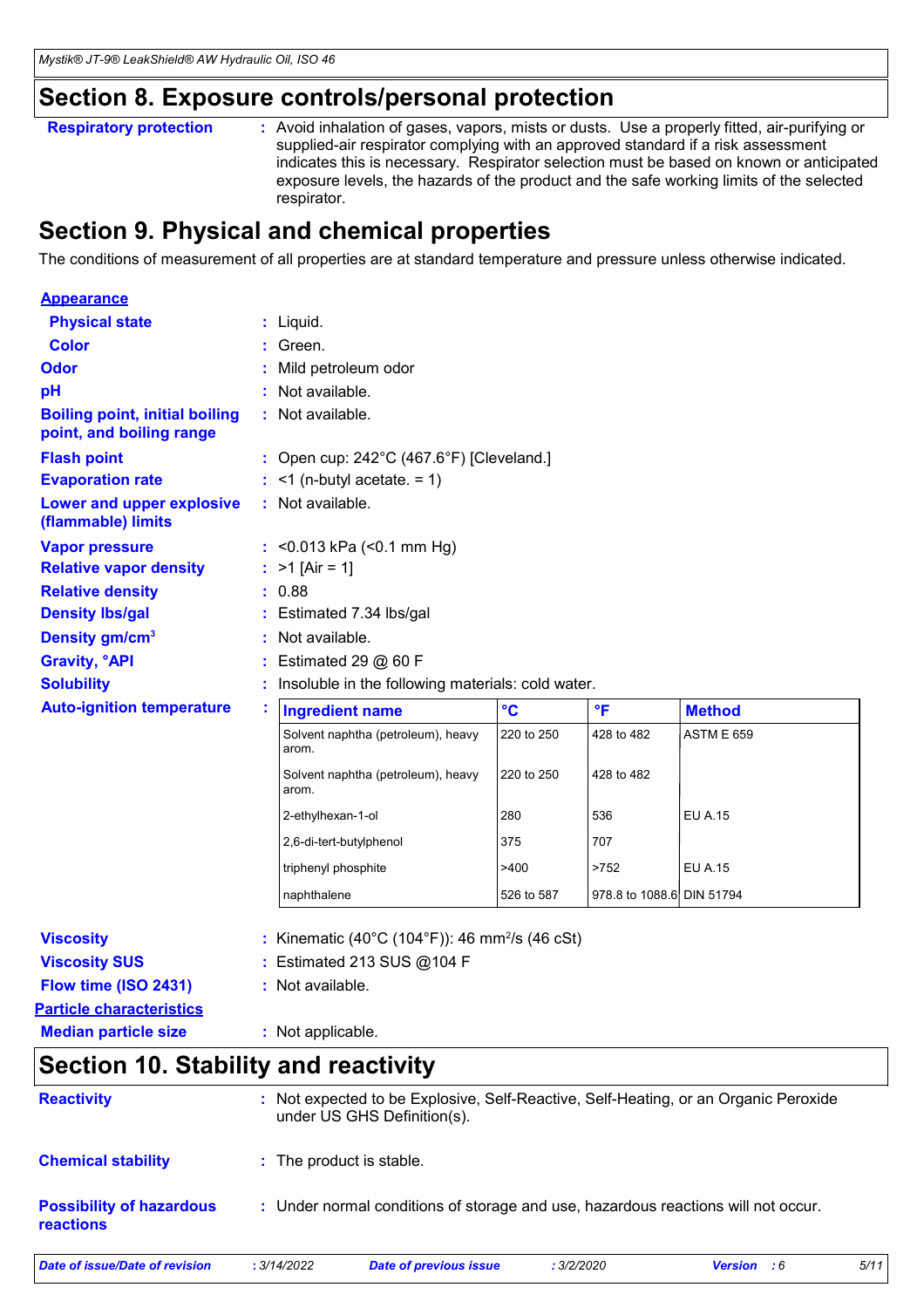# **Section 10. Stability and reactivity**

| <b>Conditions to avoid</b>                 | : No specific data.                          |
|--------------------------------------------|----------------------------------------------|
| Incompatible materials                     | : No specific data.                          |
| <b>Hazardous decomposition</b><br>products | : Under normal condition<br>not be produced. |

ditions of storage and use, hazardous decomposition products should not be produced.

# **Section 11. Toxicological information**

### **Acute toxicity Information on toxicological effects**

| <b>Product/ingredient name</b>                                                             | <b>Result</b>                                                                                                                                                                                                                                                                                                                                                                                                                                                                                                                                                                                                                        | <b>Species</b> | <b>Dose</b> | <b>Exposure</b> |
|--------------------------------------------------------------------------------------------|--------------------------------------------------------------------------------------------------------------------------------------------------------------------------------------------------------------------------------------------------------------------------------------------------------------------------------------------------------------------------------------------------------------------------------------------------------------------------------------------------------------------------------------------------------------------------------------------------------------------------------------|----------------|-------------|-----------------|
| Distillates (petroleum),                                                                   | LD50 Dermal                                                                                                                                                                                                                                                                                                                                                                                                                                                                                                                                                                                                                          | Rat            | >5000 mg/kg |                 |
| hydrotreated heavy paraffinic                                                              | LD50 Oral                                                                                                                                                                                                                                                                                                                                                                                                                                                                                                                                                                                                                            | Rat            | >5000 mg/kg |                 |
| <b>Conclusion/Summary</b>                                                                  | Distillates (petroleum), hydrotreated heavy paraffinic: Mineral oil mists derived from<br>highly refined oils are reported to have low acute and sub-acute toxicities in animals.<br>Effects from single and short-term repeated exposures to high concentrations of mineral<br>oil mists well above applicable workplace exposure levels include lung inflammatory<br>reaction, lipoid granuloma formation and lipoid pneumonia. In acute and sub-acute<br>studies involving exposures to lower concentrations of mineral oil mists at or near<br>current work place exposure levels produced no significant toxicological effects. |                |             |                 |
| <b>Irritation/Corrosion</b><br>Not available.                                              |                                                                                                                                                                                                                                                                                                                                                                                                                                                                                                                                                                                                                                      |                |             |                 |
| <b>Skin</b><br><b>Eyes</b><br><b>Respiratory</b><br><b>Sensitization</b><br>Not available. | : No additional information.<br>No additional information.<br>: No additional information.                                                                                                                                                                                                                                                                                                                                                                                                                                                                                                                                           |                |             |                 |
| <b>Skin</b><br><b>Respiratory</b><br><b>Mutagenicity</b><br>Not available.                 | : No additional information.<br>: No additional information.                                                                                                                                                                                                                                                                                                                                                                                                                                                                                                                                                                         |                |             |                 |
| <b>Conclusion/Summary</b>                                                                  | : No additional information.                                                                                                                                                                                                                                                                                                                                                                                                                                                                                                                                                                                                         |                |             |                 |
| <b>Carcinogenicity</b><br>Not available.                                                   |                                                                                                                                                                                                                                                                                                                                                                                                                                                                                                                                                                                                                                      |                |             |                 |
| <b>Conclusion/Summary</b><br><b>Reproductive toxicity</b><br>Not available.                | : No additional information.                                                                                                                                                                                                                                                                                                                                                                                                                                                                                                                                                                                                         |                |             |                 |
| <b>Conclusion/Summary</b><br><b>Teratogenicity</b><br>Not available.                       | : No additional information.                                                                                                                                                                                                                                                                                                                                                                                                                                                                                                                                                                                                         |                |             |                 |
| <b>Conclusion/Summary</b>                                                                  | : No additional information.                                                                                                                                                                                                                                                                                                                                                                                                                                                                                                                                                                                                         |                |             |                 |
| <b>Specific target organ toxicity (single exposure)</b><br>Not available.                  |                                                                                                                                                                                                                                                                                                                                                                                                                                                                                                                                                                                                                                      |                |             |                 |
| <b>Specific target organ toxicity (repeated exposure)</b><br>Not available.                |                                                                                                                                                                                                                                                                                                                                                                                                                                                                                                                                                                                                                                      |                |             |                 |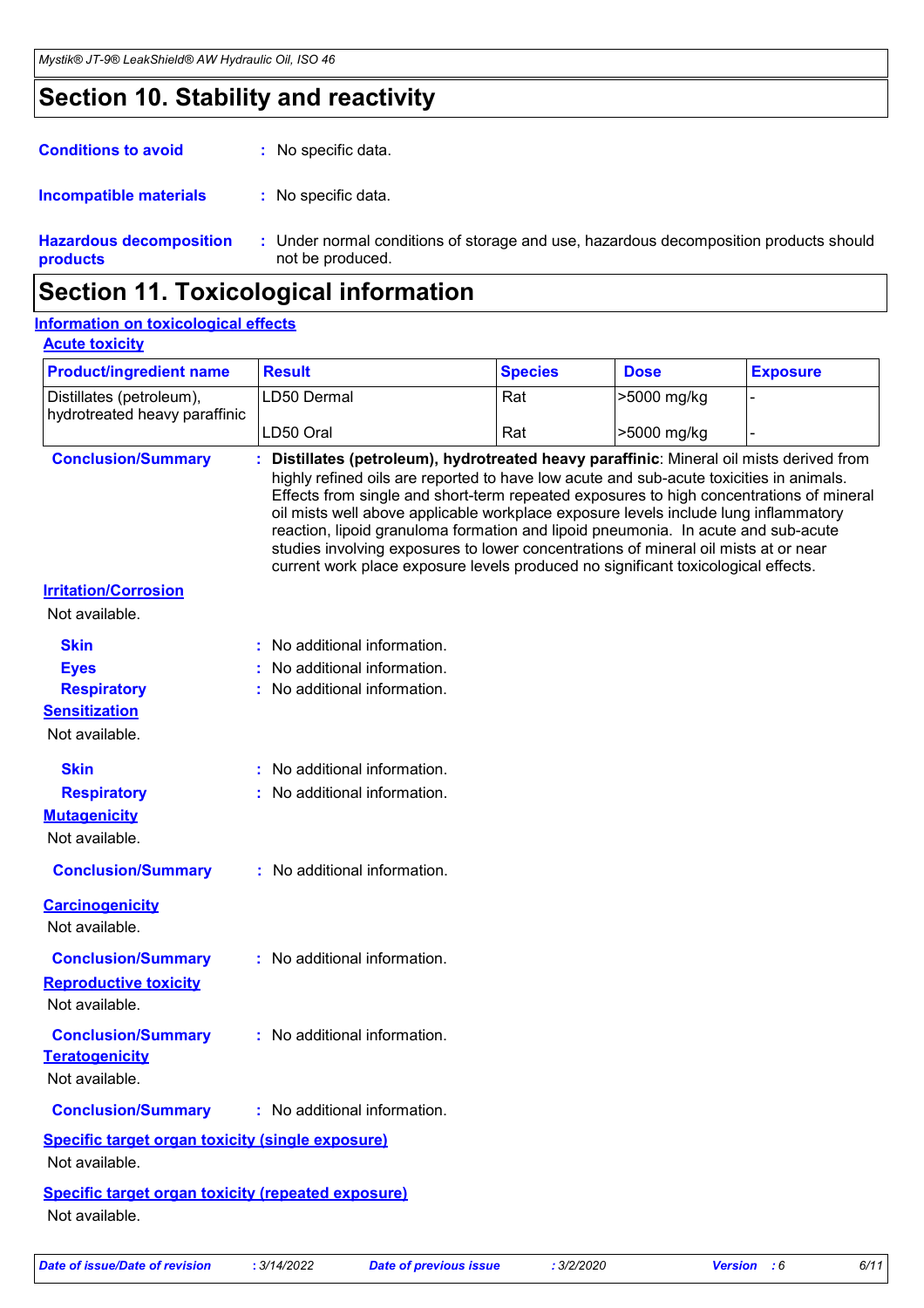# **Section 11. Toxicological information**

### **Aspiration hazard**

Not available.

| <b>Information on the likely</b><br>routes of exposure | : Routes of entry anticipated: Dermal.                                                                              |
|--------------------------------------------------------|---------------------------------------------------------------------------------------------------------------------|
| <b>Potential acute health effects</b>                  |                                                                                                                     |
| <b>Eye contact</b>                                     | : No known significant effects or critical hazards.                                                                 |
| <b>Inhalation</b>                                      | : No known significant effects or critical hazards.                                                                 |
| <b>Skin contact</b>                                    | : Injection of pressurized hydrocarbons can cause severe permanent tissue damage.<br>Initial symptoms may be minor. |
| <b>Ingestion</b>                                       | : No known significant effects or critical hazards.                                                                 |
|                                                        | <b>Symptoms related to the physical, chemical and toxicological characteristics</b>                                 |
| <b>Eye contact</b>                                     | : No specific data.                                                                                                 |
| <b>Inhalation</b>                                      | : No specific data.                                                                                                 |
| <b>Skin contact</b>                                    | : No specific data.                                                                                                 |
| <b>Ingestion</b>                                       | : No specific data.                                                                                                 |
|                                                        | Delayed and immediate effects and also chronic effects from short and long term exposure                            |
| <b>Short term exposure</b>                             |                                                                                                                     |
| <b>Potential immediate</b><br>effects                  | : Not available.                                                                                                    |
| <b>Potential delayed effects</b>                       | : Not available.                                                                                                    |
| Long term exposure                                     |                                                                                                                     |
| <b>Potential immediate</b><br>effects                  | : Not available.                                                                                                    |
| <b>Potential delayed effects</b>                       | $:$ Not available.                                                                                                  |
| <b>Potential chronic health effects</b>                |                                                                                                                     |
| Not available.                                         |                                                                                                                     |
| <b>General</b>                                         | : No known significant effects or critical hazards.                                                                 |
| <b>Carcinogenicity</b>                                 | No known significant effects or critical hazards.                                                                   |
| <b>Mutagenicity</b>                                    | : No known significant effects or critical hazards.                                                                 |
| <b>Teratogenicity</b>                                  | : No known significant effects or critical hazards.                                                                 |
| <b>Developmental effects</b>                           | : No known significant effects or critical hazards.                                                                 |
| <b>Fertility effects</b>                               | : No known significant effects or critical hazards.                                                                 |

### **Numerical measures of toxicity Acute toxicity estimates**

N/A

| <b>Section 12. Ecological information</b> |                      |                               |            |                    |      |
|-------------------------------------------|----------------------|-------------------------------|------------|--------------------|------|
| <b>Toxicity</b>                           |                      |                               |            |                    |      |
| Not available.                            |                      |                               |            |                    |      |
| <b>Conclusion/Summary</b>                 | Not available.<br>÷. |                               |            |                    |      |
| <b>Persistence and degradability</b>      |                      |                               |            |                    |      |
| <b>Conclusion/Summary</b>                 | : Not available.     |                               |            |                    |      |
| <b>Date of issue/Date of revision</b>     | : 3/14/2022          | <b>Date of previous issue</b> | : 3/2/2020 | <b>Version</b> : 6 | 7/11 |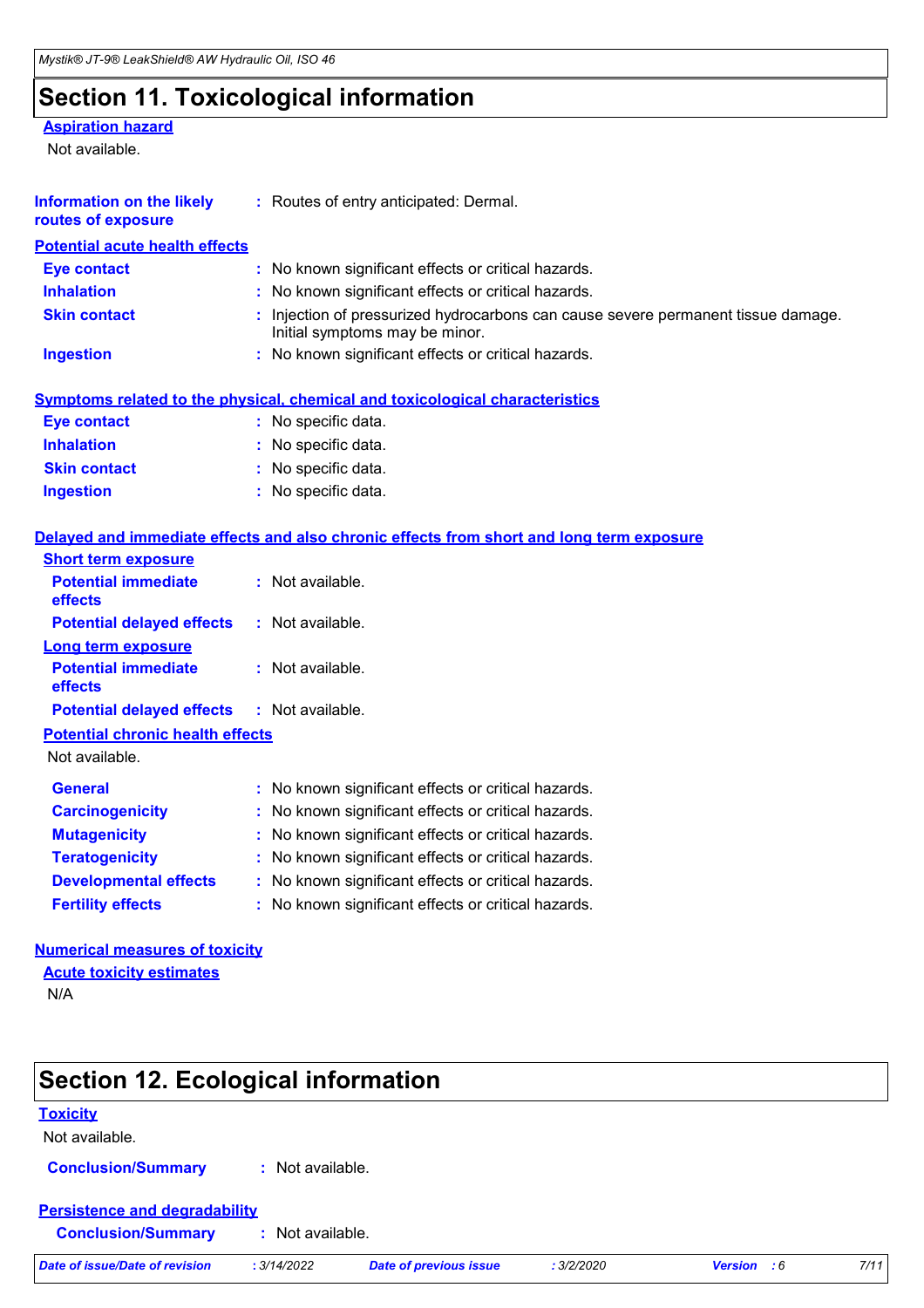# **Section 12. Ecological information**

### **Bioaccumulative potential**

Not available.

### **Mobility in soil**

| <b>Soil/water partition</b> | : Not available. |
|-----------------------------|------------------|
| <b>coefficient (Koc)</b>    |                  |

**Other adverse effects** : No known significant effects or critical hazards.

### **Section 13. Disposal considerations**

**Disposal methods :**

The generation of waste should be avoided or minimized wherever possible. Disposal of this product, solutions and any by-products should at all times comply with the requirements of environmental protection and waste disposal legislation and any regional local authority requirements. Dispose of surplus and non-recyclable products via a licensed waste disposal contractor. Waste should not be disposed of untreated to the sewer unless fully compliant with the requirements of all authorities with jurisdiction. Waste packaging should be recycled. Incineration or landfill should only be considered when recycling is not feasible. This material and its container must be disposed of in a safe way. Empty containers or liners may retain some product residues. Avoid dispersal of spilled material and runoff and contact with soil, waterways, drains and sewers.

## **Section 14. Transport information**

|                                      | <b>DOT Classification</b> | <b>IMDG</b>    | <b>IATA</b>    |
|--------------------------------------|---------------------------|----------------|----------------|
| <b>UN number</b>                     | Not regulated.            | Not regulated. | Not regulated. |
| <b>UN proper</b><br>shipping name    |                           |                |                |
| <b>Transport</b><br>hazard class(es) |                           | ۰              | -              |
| <b>Packing group</b>                 | $\blacksquare$            | ۰              | ٠              |
| <b>Environmental</b><br>hazards      | No.                       | No.            | No.            |

**Oil:** The product(s) represented by this SDS is (are) regulated as "oil" under 49 CFR Part 130. Shipments by rail or highway in packaging having a capacity of 3500 gallons or more or in a quantity greater 42,000 gallons are subject to these requirements. In addition, mixtures containing 10% or more of this product may be subject to these requirements.

**Special precautions for user Transport within user's premises:** always transport in closed containers that are **:** upright and secure. Ensure that persons transporting the product know what to do in the event of an accident or spillage.

**Transport in bulk according :** Not available. **to IMO instruments**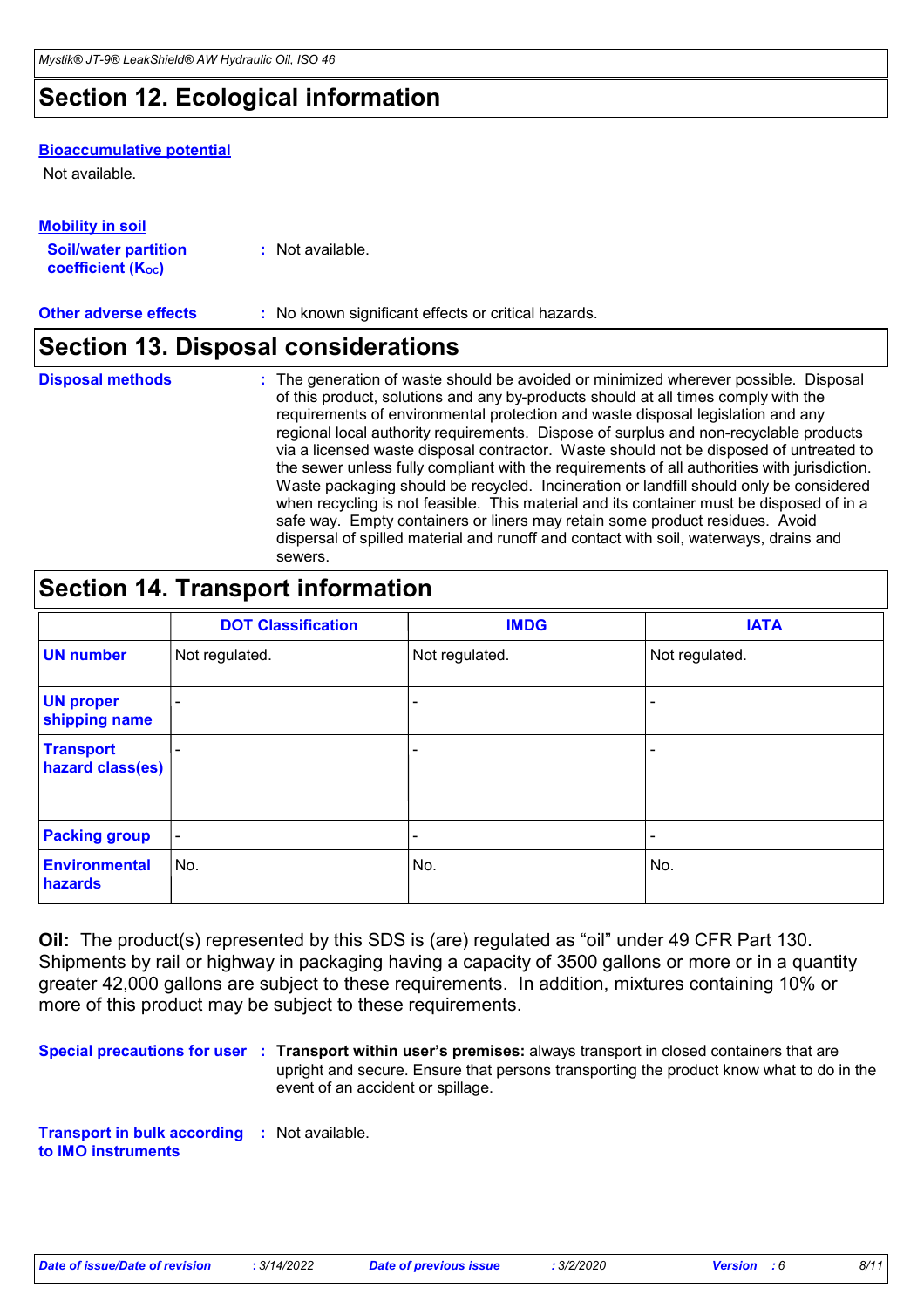# **Section 15. Regulatory information**

| <b>U.S. Federal regulations</b>               | United States inventory (TSCA 8b): All components are listed or exempted.                                                                                                                                                                                                                                                                                                     |
|-----------------------------------------------|-------------------------------------------------------------------------------------------------------------------------------------------------------------------------------------------------------------------------------------------------------------------------------------------------------------------------------------------------------------------------------|
|                                               | Clean Water Act (CWA) 307: Zinc alkyldithiophosphate; naphthalene                                                                                                                                                                                                                                                                                                             |
|                                               | Clean Water Act (CWA) 311: naphthalene                                                                                                                                                                                                                                                                                                                                        |
|                                               | This material is classified as an oil under Section 311 of the Clean Water Act (CWA)<br>and the Oil Pollution Act of 1990 (OPA). Discharges or spills which produce a visible<br>sheen on waters of the United States, their adjoining shorelines, or into conduits leading<br>to surface waters must be reported to the EPA's National Response Center at (800)<br>424-8802. |
| <b>SARA 302/304</b>                           |                                                                                                                                                                                                                                                                                                                                                                               |
| <b>Composition/information on ingredients</b> |                                                                                                                                                                                                                                                                                                                                                                               |

### **SARA 304 RQ :** Not applicable.

### **SARA 311/312**

### **Classification :** HNOC - Injection Hazards

#### **Composition/information on ingredients**

No products were found.

### **State regulations**

| <b>Massachusetts</b> | : None of the components are listed.                     |
|----------------------|----------------------------------------------------------|
| <b>New York</b>      | : None of the components are listed.                     |
| <b>New Jersey</b>    | : None of the components are listed.                     |
| <b>Pennsylvania</b>  | : None of the components are listed.                     |
|                      | California Prop. 65 Clear and Reasonable Warnings (2018) |

### WARNING: This product can expose you to Naphthalene, which is known to the State of California to cause cancer. For more information go to www.P65Warnings.ca.gov.

| <b>Ingredient name</b> | $\frac{9}{6}$ | <b>Cancer</b> | Reproductive | No significant risk<br><b>level</b> | <b>Maximum</b><br>acceptable dosage<br>level |
|------------------------|---------------|---------------|--------------|-------------------------------------|----------------------------------------------|
| Inaphthalene           | trace         | Yes.          | No.          | Yes.                                |                                              |

### **International regulations**

### **Rotterdam Convention on Prior Informed Consent (PIC)**

Not listed.

### **Inventory list Australia :** All components are listed or exempted. **Canada :** All components are listed or exempted. **China :** All components are listed or exempted. **Europe :** All components are listed or exempted. **Japan : Japan inventory (CSCL)**: At least one component is not listed. **Japan inventory (ISHL)**: Not determined. **Republic of Korea :** All components are listed or exempted. **Malaysia :** Not determined **New Zealand :** All components are listed or exempted. **Philippines :** All components are listed or exempted. **Taiwan :** Not determined. **Turkey :** Not determined. **United States :** All components are listed or exempted. **Thailand :** Not determined.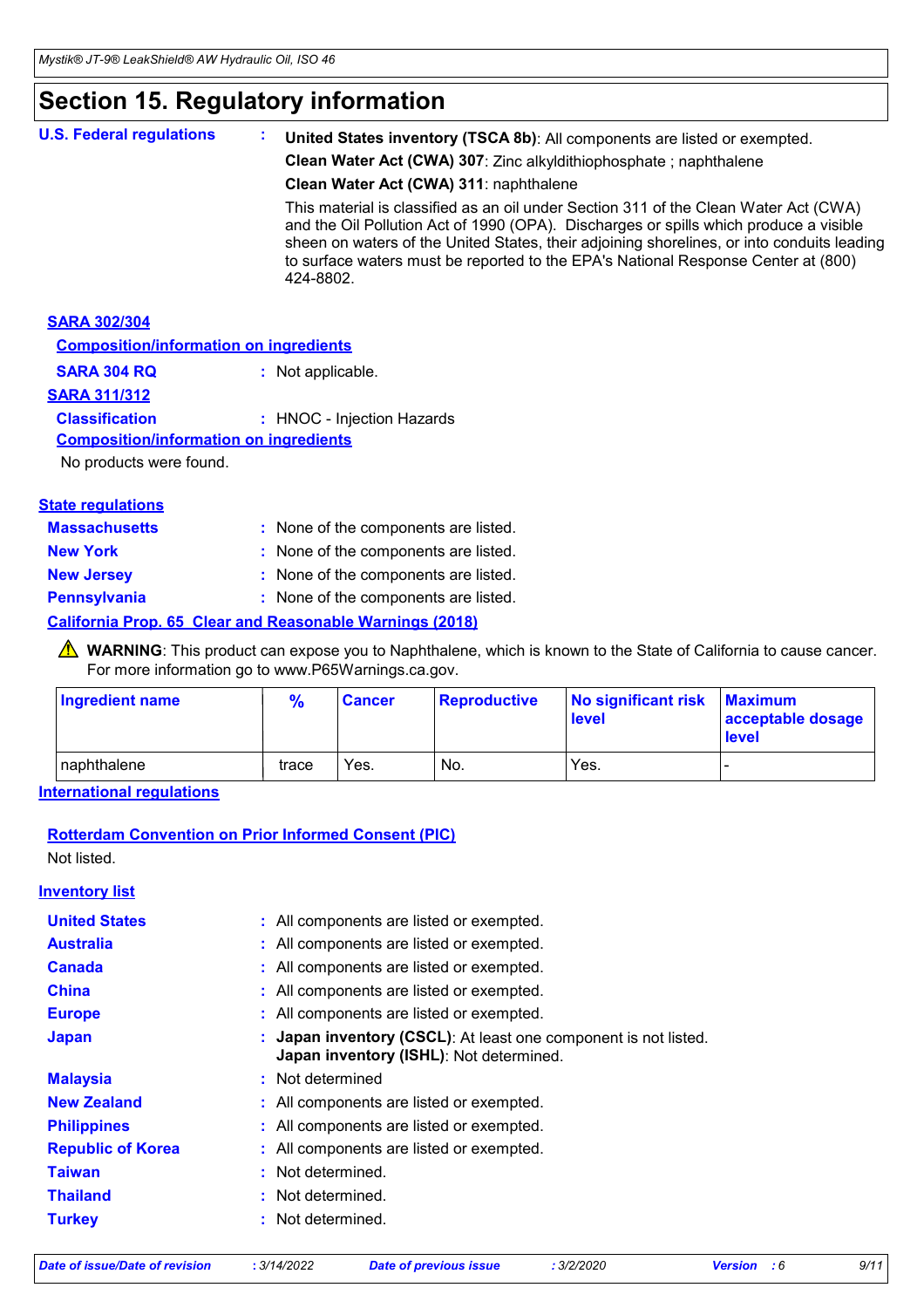# **Section 15. Regulatory information**

**Viet Nam :** Not determined.

# **Section 16. Other information**

**National Fire Protection Association (U.S.A.)**



**Reprinted with permission from NFPA 704-2001, Identification of the Hazards of Materials for Emergency Response Copyright ©1997, National Fire Protection Association, Quincy, MA 02269. This reprinted material is not the complete and official position of the National Fire Protection Association, on the referenced subject which is represented only by the standard in its entirety.**

**Copyright ©2001, National Fire Protection Association, Quincy, MA 02269. This warning system is intended to be interpreted and applied only by properly trained individuals to identify fire, health and reactivity hazards of chemicals. The user is referred to certain limited number of chemicals with recommended classifications in NFPA 49 and NFPA 325, which would be used as a guideline only. Whether the chemicals are classified by NFPA or not, anyone using the 704 systems to classify chemicals does so at their own risk.**

#### **Procedure used to derive the classification**

|                                   | <b>Justification</b>                                                                                                                                                                                                                                                                                                                                                                                                                                                                                                                                                     |  |  |
|-----------------------------------|--------------------------------------------------------------------------------------------------------------------------------------------------------------------------------------------------------------------------------------------------------------------------------------------------------------------------------------------------------------------------------------------------------------------------------------------------------------------------------------------------------------------------------------------------------------------------|--|--|
| Not classified.                   |                                                                                                                                                                                                                                                                                                                                                                                                                                                                                                                                                                          |  |  |
| <b>History</b>                    |                                                                                                                                                                                                                                                                                                                                                                                                                                                                                                                                                                          |  |  |
| <b>Date of printing</b>           | : 3/14/2022                                                                                                                                                                                                                                                                                                                                                                                                                                                                                                                                                              |  |  |
| Date of issue/Date of<br>revision | : 3/14/2022                                                                                                                                                                                                                                                                                                                                                                                                                                                                                                                                                              |  |  |
| Date of previous issue            | : 3/2/2020                                                                                                                                                                                                                                                                                                                                                                                                                                                                                                                                                               |  |  |
| <b>Version</b>                    | $\frac{1}{2}$ 6                                                                                                                                                                                                                                                                                                                                                                                                                                                                                                                                                          |  |  |
| <b>Key to abbreviations</b>       | $\therefore$ ATE = Acute Toxicity Estimate<br><b>BCF</b> = Bioconcentration Factor<br>GHS = Globally Harmonized System of Classification and Labelling of Chemicals<br>IATA = International Air Transport Association<br>IBC = Intermediate Bulk Container<br><b>IMDG = International Maritime Dangerous Goods</b><br>LogPow = logarithm of the octanol/water partition coefficient<br>MARPOL = International Convention for the Prevention of Pollution From Ships, 1973<br>as modified by the Protocol of 1978. ("Marpol" = marine pollution)<br>$UN = United Nations$ |  |  |
| <b>References</b>                 | Not available.                                                                                                                                                                                                                                                                                                                                                                                                                                                                                                                                                           |  |  |

**Indicates information that has changed from previously issued version.**

#### **Notice to reader**

**THE INFORMATION IN THIS SAFETY DATA SHEET (SDS) WAS OBTAINED FROM SOURCES WHICH WE BELIEVE ARE RELIABLE. HOWEVER, THE INFORMATION IS PROVIDED WITHOUT ANY WARRANTY, EXPRESSED OR IMPLIED REGARDING ITS CORRECTNESS OR ACCURACY. SOME INFORMATION PRESENTED AND CONCLUSIONS DRAWN HEREIN ARE FROM SOURCES OTHER THAN DIRECT TEST DATA ON THE SUBSTANCE ITSELF. THIS SDS WAS PREPARED AND IS TO BE USED ONLY FOR THIS PRODUCT. IF THE PRODUCT IS USED AS A COMPONENT IN ANOTHER PRODUCT, THIS SDS INFORMATION MAY NOT BE APPLICABLE. USERS SHOULD MAKE THEIR OWN INVESTIGATIONS TO DETERMINE THE SUITABILITY OF THE INFORMATION OR PRODUCTS FOR THEIR PARTICULAR PURPOSE OR APPLICATION.**

**THE CONDITIONS OR METHODS OF HANDLING, STORAGE, USE, AND/OR DISPOSAL OF THE PRODUCT ARE BEYOND OUR CONTROL AND MAY BE BEYOND OUR KNOWLEDGE. FOR THIS AND OTHER REASONS, WE DO NOT ASSUME RESPONSIBILITY AND EXPRESSLY DISCLAIM LIABILITY FOR ANY LOSS, DAMAGE OR EXPENSE ARISING OUT OF OR IN ANY WAY CONNECTED WITH HANDLING, STORAGE, USE OR DISPOSAL OF THE PRODUCT.**

*Date of issue/Date of revision* **:** *3/14/2022 Date of previous issue : 3/2/2020 Version : 6 10/11*